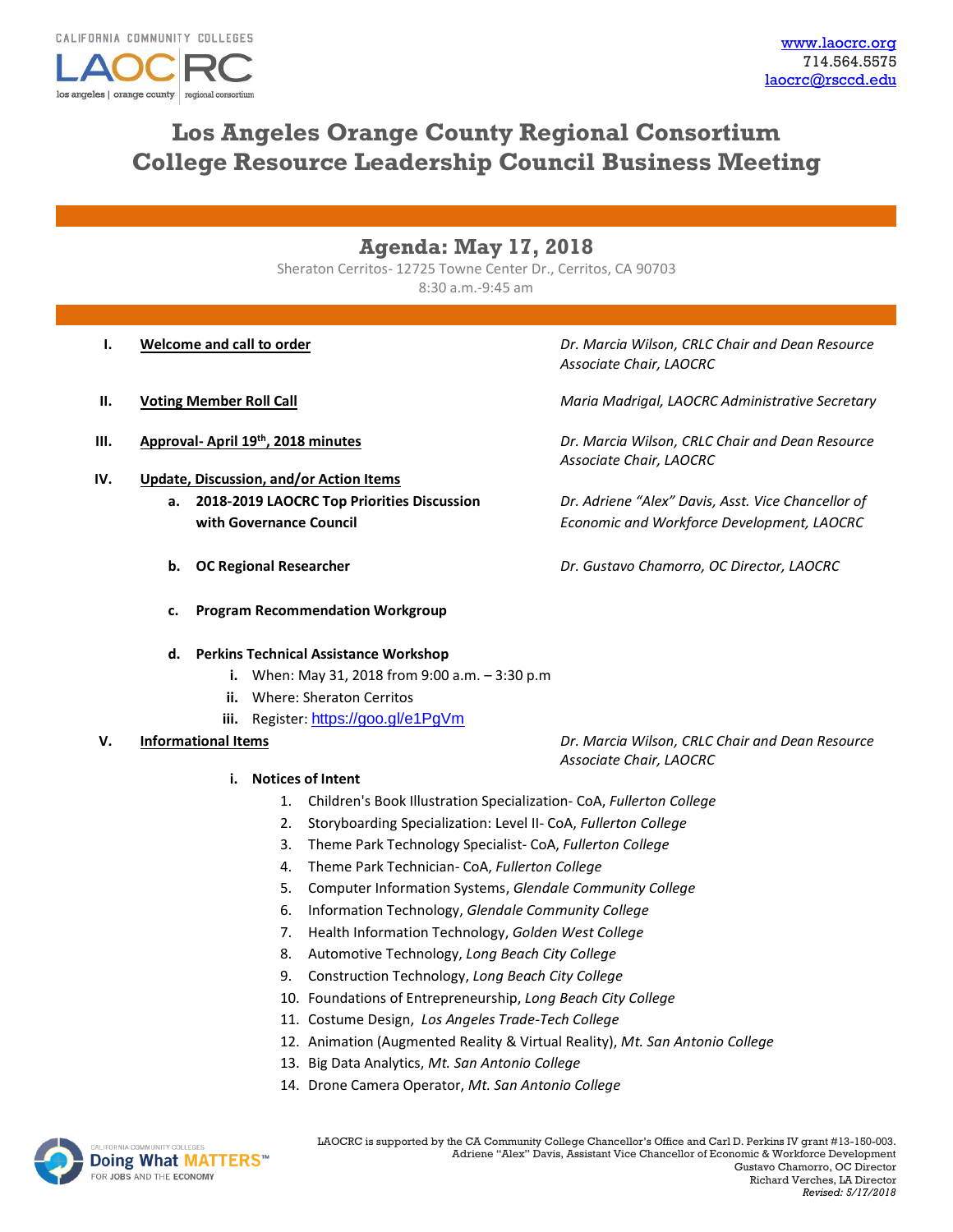

[www.laocrc.org](file://///rsccd.org/scccr/Department%20Directories/Career%20Education%20shared%20folder/Grants/Regional%20Consortia/Meetings/LAOCRC/www.laocrc.org) 714.564.5575

- [laocrc@rsccd.edu](mailto:laocrc@rsccd.edu) a. *Original NOI submitted under a different name as "UAV/UAS Still and Motion Photography" inn December 2016*
- 15. Engineering Technology, *Mt. San Antonio College*
- 16. News and Information Broadcasting, *Mt. San Antonio College*
- 17. Social and Multi-Media in Broadcasting, *Mt. San Antonio College*
- 18. Technical Theater, *Mt. San Antonio College*
	- a. *NOI submitted June 2016*
- 19. Television (Video Engineering), *Mt. San Antonio College*
- 20. Virtual Reality Designer, *Mt. San Antonio College*
- 21. Yoga Instructor Professional Training, *Orange Coast College*
- 22. Accounting for Government and Nonprofit Organizations-CoA, Rio Hondo College
- 23. Community Health Worker-CoA, Rio Hondo College
- 24. Computer Information Technology/Cybersecurity Technician-CoA, Rio Hondo College
- 25. Computer Information Technology/Cybersecurity-AS, Rio Hondo College
- 26. Computer Information Technology/Cybersecurity-CoA, Rio Hondo College
- 27. Computer Information Technology/Ethical Hacker-CoA, Rio Hondo College
- 28. Computer Information Technology/Information Systems and Technology-AS, Rio Hondo College
- 29. Elementary Teacher Education-CoA, Rio Hondo College
- 30. Graphic Art and Design-AS, Rio Hondo College
- 31. Graphic Design: Packaging Design-CoA, Rio Hondo College
- 32. Graphic Design-CoA, Rio Hondo College
- 33. Pipe Welding and Fabrication-CoA, Rio Hondo College
- 34. Strength and Performance Coach-CoA, Rio Hondo College
- 35. Yoga Teacher Training Certification-CoA, Rio Hondo College
- 36. Homeland Security, Santa Ana College
- 37. Code Enforcement and Compliance-CoA, Santiago Canyon College
	- a. NOI submitted February 2018
- **ii. Substantial Changes** 
	- 1. **N/A**
- 

**VI. Action Items** *Dr. Marcia Wilson, CRLC Chair and Dean Resource Associate Chair, LAOCRC*

| а.                       |    | Consent Online Program Recommendation ; Motion:                                                               |                                                                                     | Community College; |
|--------------------------|----|---------------------------------------------------------------------------------------------------------------|-------------------------------------------------------------------------------------|--------------------|
| Second:                  |    |                                                                                                               | Community College; APPROVED: Y/N                                                    |                    |
|                          | 1. | Addiction Studies: Substance Abuse Assessor-CoA, East Los Angeles College                                     |                                                                                     |                    |
|                          | 2. | Chemical Technology, East Los Angeles College                                                                 |                                                                                     |                    |
|                          | 3. | Cloud Computing-CoA, East Los Angeles College                                                                 |                                                                                     |                    |
|                          | 4. | Commercial Music: Music Arranging-CoA, East Los Angeles College                                               |                                                                                     |                    |
|                          | 5. | Commercial Music: Music Notation-CoA, East Los Angeles College                                                |                                                                                     |                    |
|                          | 6. | Commercial Music: Music Technology-CoA, East Los Angeles College                                              |                                                                                     |                    |
|                          | 7. | Commercial Music-AA, East Los Angeles College                                                                 |                                                                                     |                    |
|                          | 8. | Costume Design & Technology-CoA, East Los Angeles College                                                     |                                                                                     |                    |
|                          | 9. | Electrocardiogram Technician / Telemetry Technician Programs, East Los Angeles College                        |                                                                                     |                    |
|                          |    | 10. Enrolled Agent: Advanced Tax Professional-CoA, East Los Angeles College                                   |                                                                                     |                    |
|                          |    | 11. Enrolled Agent: Tax Specialist-CoA, East Los Angeles College                                              |                                                                                     |                    |
|                          |    | 12. Fitness Specialist-CoA, East Los Angeles College                                                          |                                                                                     |                    |
| COLLEGES<br>.L BAATTFDOM |    | LAOCRC is supported by the CA Community College Chancellor's Office and Carl D. Perkins IV grant #13-150-003. | Adriene "Alex" Davis, Assistant Vice Chancellor of Economic & Workforce Development |                    |

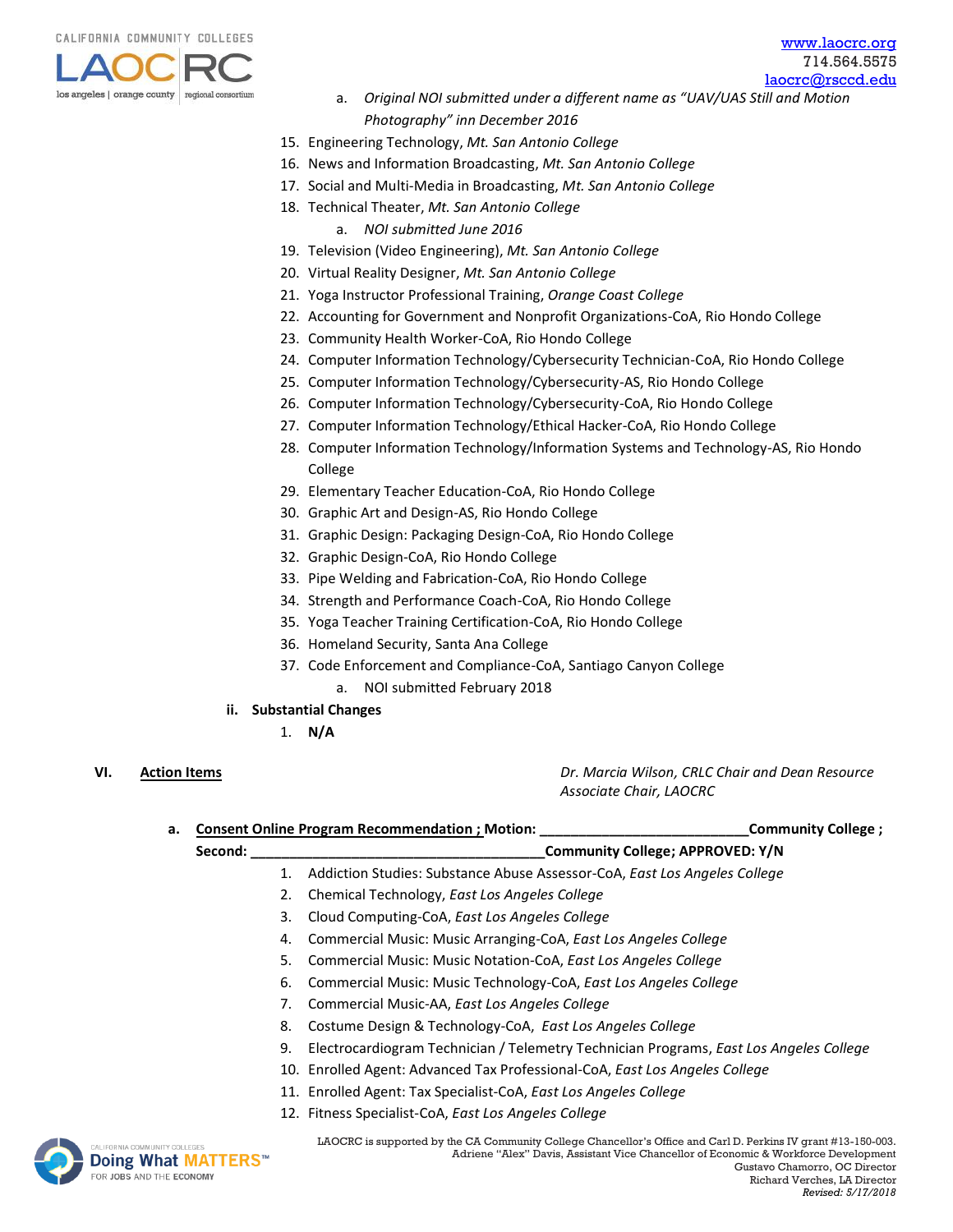

- 13. Hospitality Management Pathway-CoA, *East Los Angeles College*
- 14. Instrumental/Vocal Performer-CoA, *East Los Angeles College*
- 15. Jazz Studies-CoA, *East Los Angeles College*
- 16. Law, Public Policy, and Society, *East Los Angeles College*
- 17. Pharmacy Technician, *East Los Angeles College*
- 18. Physical Therapy Aide-CoA, *East Los Angeles College*
- 19. Physical Therapy Assistant, *East Los Angeles College*
- 20. Technical Theatre-CoA, *East Los Angeles College*
- 21. Theatre in the Community, *East Los Angeles College*
- 22. Unmanned Aerial Vehicle (UAV) Program, *East Los Angeles College*
- 23. Gas and Electric Welding-AS, *Los Angeles Pierce College*
- 24. Gas and Electric Welding-CoA, *Los Angeles Pierce College*
- 25. Photography-AS, *Los Angeles Pierce College*
- 26. Photography-CoA, *Los Angeles Pierce College*
- 27. Audio Arts-AS\_CoA, *Mt. San Antonio College*
	- a. *The NOI for this application was submitted under a different name as "Audio Technology" in May 2017*
- 28. Drone Camera Operator-AS, *Mt. San Antonio College*
- 29. Drone Mapping, Inspection, and Thermal Operator-CoA, *Mt. San Antonio College*
- 30. Drone Still and Motion Camera Operator-CoA, *Mt. San Antonio College*
- 31. Technical Theater-CoA, *Mt. San Antonio College*
- 32. Virtual Reality Designer-CoA, *Mt. San Antonio College*
- 33. Unmanned Aircraft Systems-CoA, *Orange Coast College*
- 34. Code Enforcement and Compliance-AS\_CoA, *Santiago Canyon College*

**VII. Updates** *Dr. Marcia Wilson, CRLC Chair and Dean Resource Associate Chair, LAOCRC*

- **a.** Districts
	- **i.** Cerritos
	- **ii.** Citrus
	- **iii.** Coastline
	- **iv.** Compton
	- **v.** Cypress
	- **vi.** East Los Angeles
	- **vii.** El Camino
	- **viii.** Fullerton
	- **ix.** Glendale
	- **x.** Golden West
	- **xi.** Irvine Valley
	- **xii.** Long Beach
	- **xiii.** Los Angeles City
	- **xiv.** Los Angeles Harbor
	- **xv.** Los Angeles Mission
	- **xvi.** Los Angeles Pierce
	- **xvii.** Los Angeles Southwest
	- **xviii.** Los Angeles Trade-Technical
	- **xix.** Los Angeles Valley